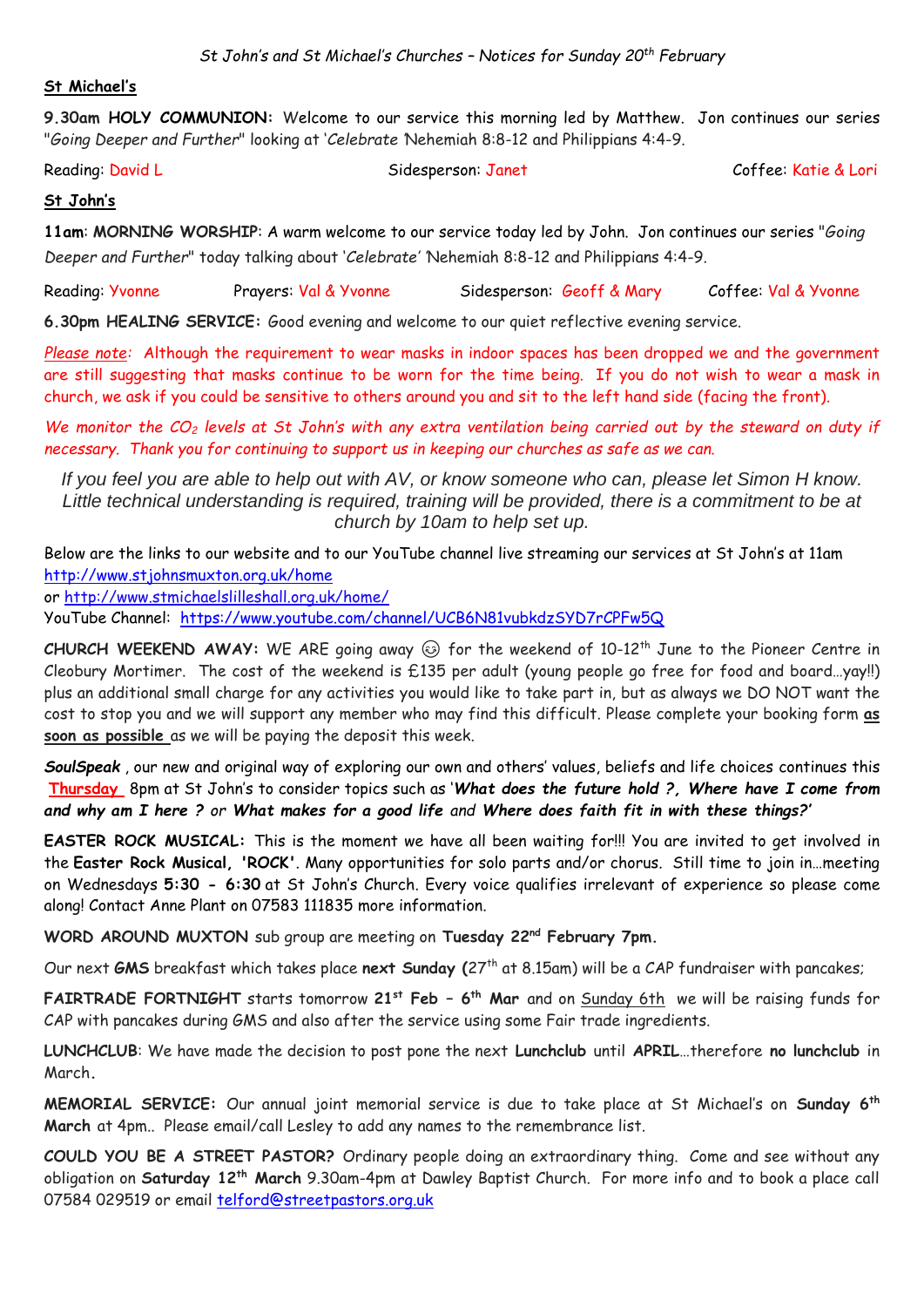**CONFIRMATION**: We have booked Bishop Sarah to come to take a confirmation service at St John's on **Sunday 11th September** at 11.00 am. If you are interested in being confirmed or would just like to find out more about what it means then please speak to Matthew or Vikki. Information about preparation will appear shortly.

**BAKERS WANTED:** Do you like baking and would like to earn a little bit of pocket money with a great social outlet. Newport Indoor Market is looking for bakers. Please speak to Naomi on 670031 for further information.

**CARETAKER/CLEANER ROLE AT ST JOHN'S: Would this role suit you? or do you know anyone who may be interested?** *Monday, Tuesday, Wednesday and Friday, day and evening 10 paid hours per week. Main outline of duties to include:-*

- *Preparing the room for hirers as required (will involve moving chairs (heavy) and tables)*
- *Opening and closing the building for hirers at predetermined times*
- *General cleaning*

*Please contact the church office for further details 670033 or [admin@stjohnsmuxton.org.uk](mailto:admin@stjohnsmuxton.org.uk)*

| Services and Rotas for next Sunday (27th)                                 |                            |
|---------------------------------------------------------------------------|----------------------------|
| SML - 9.30am Morning Worship and SJM - 8.15am GMS and 11am Holy Communion |                            |
| St John's                                                                 | <b>St Michael's</b>        |
| Reading: Nigel                                                            | Reading: Fran              |
| Prayers: Jo                                                               | Sidesperson: Clive & Julie |
| Communion (assisting if required): Jan                                    | Coffee: Dave & June        |
| Sidesperson: John & Wendy                                                 |                            |
| Coffee: Colin & Judith                                                    |                            |

# *Proverbs 16:9 In their hearts humans plan their course, but the LORD establishes their steps.*

# **REGULAR GROUPS/MEETINGS/RESOURCES/INFORMATION**

**SPARK** for our young people aged 10 and above and **SAS** sessions for children aged 5-10 takes place **most Sundays**.

**LIGHT – CRÈCHE FOR 0-5S:** The livestream of the St John's service is broadcast in the Acorn Room (down the corridor on the right as you enter the building) for parents of under 5's, with toys also available. We hope, in the future, to be able to offer some supervised sessions for 0-5s.

**ST JOHN'S TINY TOTS:** A Toddler group for parents/carers of under 5's taking place on Tuesday mornings from 10am during term time.

**Calling all walkers!** We meet on a **Wednesday 10am** at St John's for a gentle, local walk of around an hour. All are welcome. Please contact Jo Lefroy for any further information on 01952 604281.

**FROGS**: We would like to invite our young people to attend FROGS. This is a youth group which is held weekly at St Swithun's church in Cheswardine. We have been working closely with FROGS for many years as we have attended Quinta together. Colin Barnett, a member of St Michael's, is currently a leader there. They meet **every Tuesday from 7.30-9pm,** for secondary school pupils and sixth formers. Please see Kathy or Matthew for information.

**WORSHIP, LUNCH & MUSIC** takes place on the **first Thursday** of each month except January and August and weekly during Lent 12noon at St Michael's. (Wednesday 2<sup>nd</sup> March - Ash Wednesday then weekly during Lent)

**A NOVEL IDEA** Join our reading club at St John's 7.30pm on the **2 nd Wednesday** of each month**.**

POP IN FOR COFFEE held at St Michael's on the 2<sup>nd</sup> Thursday of the month 10-12noon. (No pop in during Lent)

**FORGET ME NOT FILMS:** Takes place usually on the **3 rd Thursday** of the month at St John's. The film will start at 10 am - please arrive any time from 9.45 am. If you have any questions, or to let us know you are coming, please contact Jo Lefroy on 01952 604281 or via the church office. (17<sup>th</sup> March)

**JOIN US 4 A CUPPA!** A monthly coffee morning held at St John's on a Friday between 11am - 1pm. Litter pickers are also invited to meet just before, litter pick the local area then return for a well earned cuppa! (18<sup>th</sup> March)

**sub:Zero/sub:Extra** our Youth Café currently held monthly on a Friday from 4pm (sub:Zero) and 6pm (sub:Extra) at St John's.  $(4^{th}$  &  $18^{th}$  March)

**EARLY MORNING PRAYERS:** Are you an early bird? A group of us pray for the work of the church at 7.30am **every Thursday** morning. Join us for half an hour or part of the time on Zoom. Contact Matthew for the link.